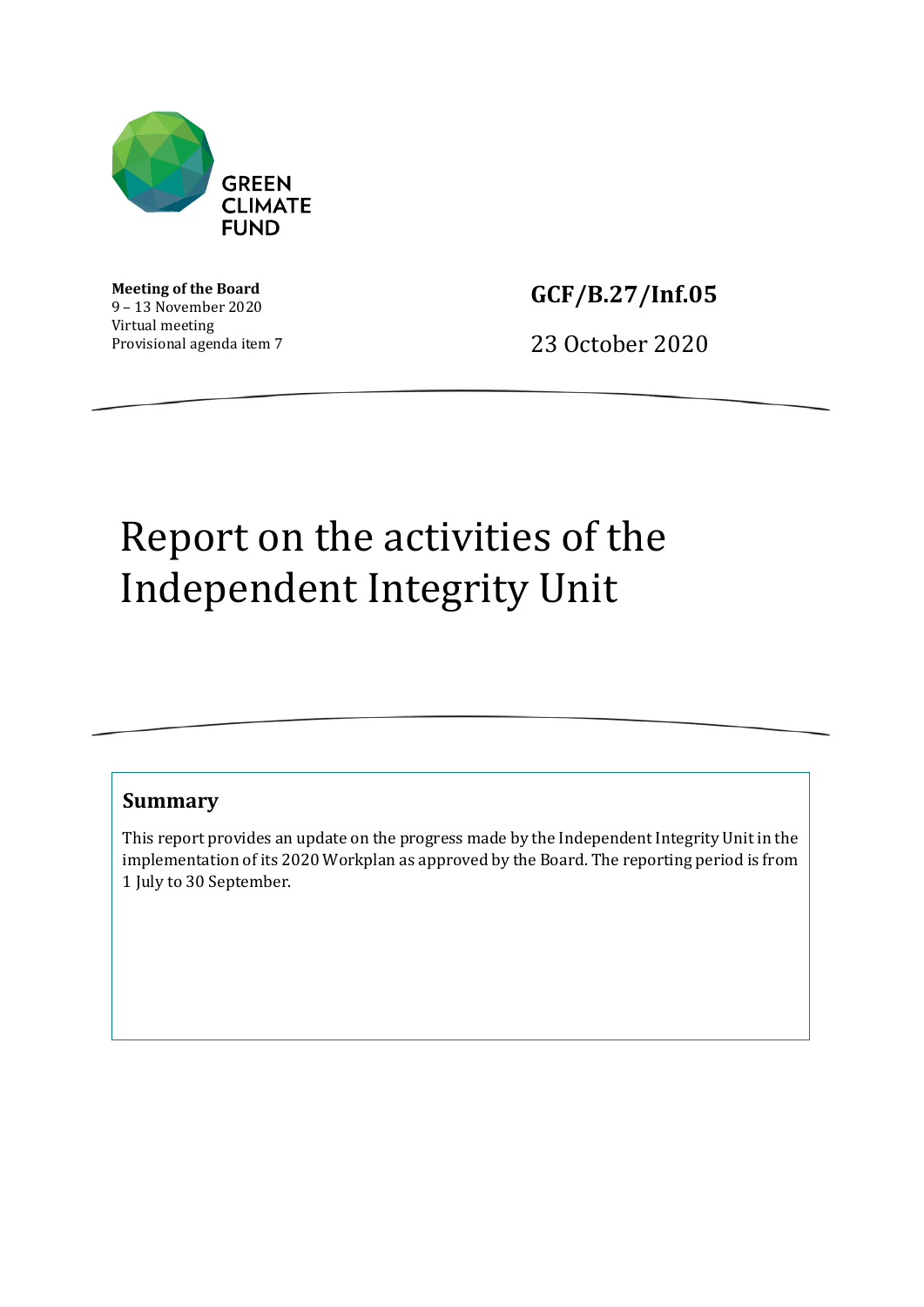

# **I. Introduction**

1. This report on the activities of the Independent Integrity Unit (IIU) provides an update on the progress made by the Unit in implementing its Workplan for 2020 as approved by the Board.[1](#page-1-0) Focus is given to progress made on key priority initiatives identified in the Workplan. The reporting period is from 1 July to 30 September 2020.

2. As per the Workplan of the IIU, activities during the reporting period were focused particularly on the following priorities:

- (a) Establishment of the administrative remedies and exclusions framework;
- (b) Development of the Investigation Standards;
- (c) Monitoring the implementation of integrity policies;
- (d) Proactive integrity risk assessments and project/programme reviews;
- (e) Awareness raising; and
- (f) Investigations.

## **II. Activities of the Independent Integrity Unit during the Reporting Period**

## 2.1 Establishment of the Administrative Remedies and Exclusion Policy

3. The purpose of the *Administrative Remedies and Exclusion Policy* (ARE Policy) is to set out the principles and general procedures to be followed in the administrative process by which the Fund determines, through an administrative proceedings or settlements, whether or not to apply remedies including exclusion or debarment against parties alleged to have engaged in Prohibited Practices in connection with projects, programmes, and other activities funded by the GCF. In the third quarter, the IIU continued its engagement with the Secretariat in reviewing the draft Policy and in identifying its implications to GCF operations. Bilateral meetings were also held with members of the Ethics and Audit Committee (EAC) to discuss the main features of the ARE Policy. The guidance and advice provided by EAC members were insightful and constructive in producing a revised draft Policy.

## 2.2 Development of the Investigation Standards

4. The IIU completed additional rounds of consultations on the draft Investigation Standards (Standards) with all GCF staff, relevant Divisions of the Secretariat, and Independent Units on 19 August 2020. The draft Standards were shared with GCF personnel for their comments during stakeholder consultations facilitated by the GCF Staff Council. The consultations yielded valuable feedback which have been considered and incorporated in subsequent revisions to the document.

5. The IIU also continued development of the Investigations Manual (Manual) which is intended to support the Standards and articulate the numerous operating procedures of the investigation function of the IIU.

<span id="page-1-0"></span><sup>1</sup> As in decision B.24/07.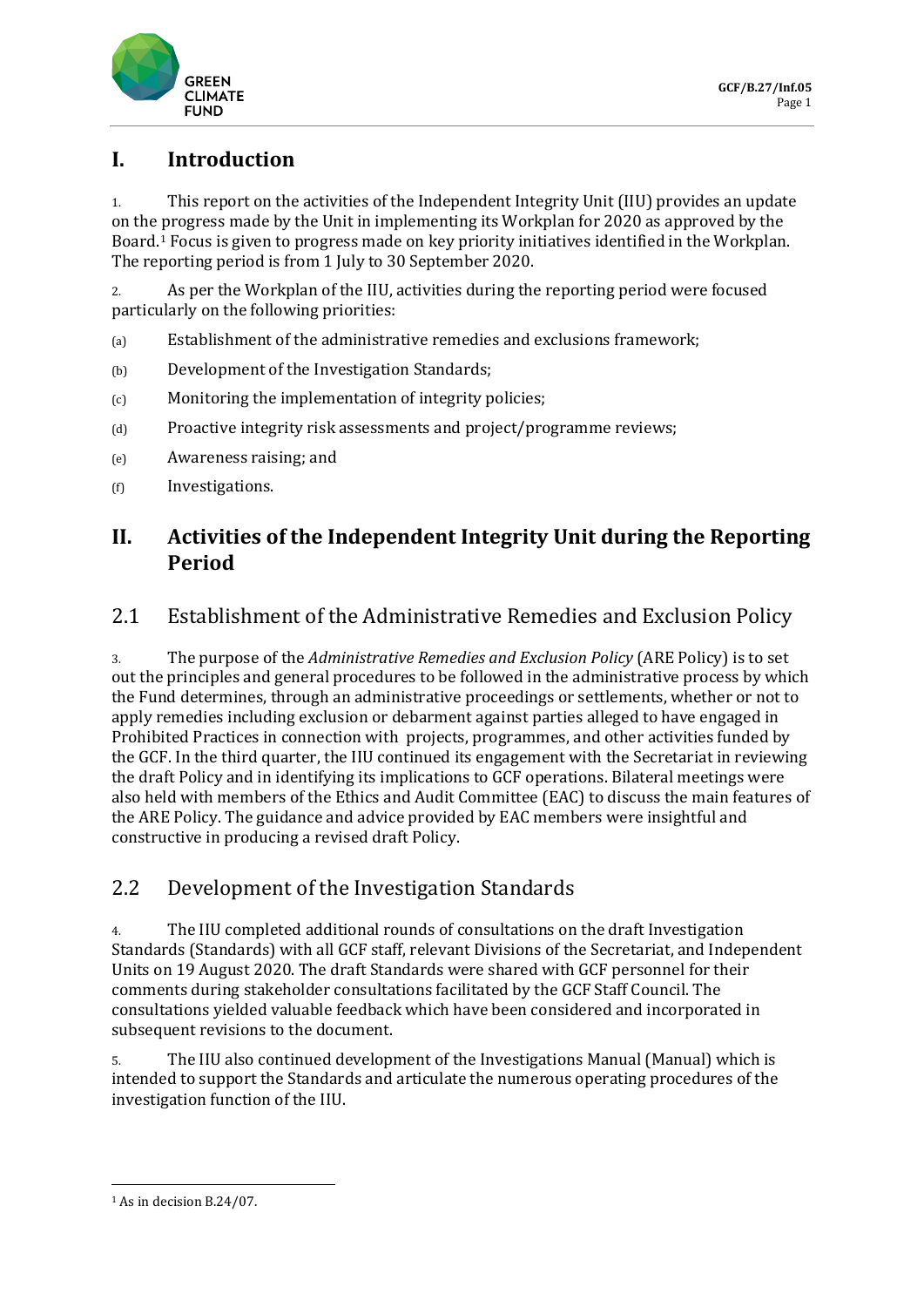

6. In addition to the development of the Standards and Manual, the IIU continued its periodic self-assessment and further improved investigation protocols, templates, and standard forms to streamline the investigation function.

# 2.3 Monitoring the Implementation of Integrity Policies

7. **Reports on policy implementation.** To assess the measures taken to implement decision B.22/19 *Policy on Prohibited Practices* and decision B.BM-2018/21 *Policy on the Protection of Whistleblowers and Witnesses* in 2019, the IIU drafted the first annual implementation reports on these Policies with a view to present to the Board at its twentyseventh meeting. In doing so, the relevant GCF offices charged with the implementation of such policies have been consulted. The reports aim to address the effectiveness of the policies in achieving the goals and recommend actions for improvement.

8. **Provision of advisory.** As an important tool to prevent and mitigate risks of Prohibited Practices in Fund-related Activities, the IIU continued to provide advisories and guidance to relevant stakeholders including various Divisions of the Secretariat and Accredited Entities. Such advisories mainly concerned the interpretation and implementation of GCF integrity policies in the context of Fund-related Activities as categorised those related to:

- (a) Reporting and investigation of Wrongdoing;
- (b) Integrity safeguards in contractual agreements with Counterparties;
- (c) Interpretation and application of integrity policies in Fund-related Activities; and
- (d) Conflicts of interests for Board Members, Board-Appointed Officials, and External Members.

## 2.4 Proactive Integrity Risk Assessments and Project/Programme Reviews

9. **Proactive Integrity Risk Assessments.** To support delivery of the 2020 Workplan, the IIU developed the first iteration of a prototype web application to enable project-level integrity risk assessment. At the first iteration, the prototype modelled relational data on implementing entities, approved funded activities, and project conditions. The prototype database was populated with data extracted by hand from the Integrated Portfolio Management System (iPMS) database of the Secretariat. To enable both automated and manual data annotation by the IIU Prevention team, a red flag data model was created and the first few hundred automated red flags were written to the prototype database. Further iterations of the prototype will be produced in the fourth quarter through collaboration between the Data Analyst and IIU Prevention staff.

## 2.5 Awareness Raising

10. In this reporting period, the Unit continued to develop communication materials for use in general outreach and promoting awareness on GCF integrity standards among staff and other relevant stakeholders. The IIU contributed regular entries to the weekly staff email newsletter with topics ranging from brief reminders on integrity policies to updates on IIU activities. The Unit also actively collaborated with colleagues from the Secretariat on future communications initiatives and the development of the Staff Grievance Handbook.

11. To this end, the Head of the IIU co-convened a panel session at the *Week on Water for Development (WW4D) Virtual Conference* held in August hosted by the Deutsche Gesellschaft für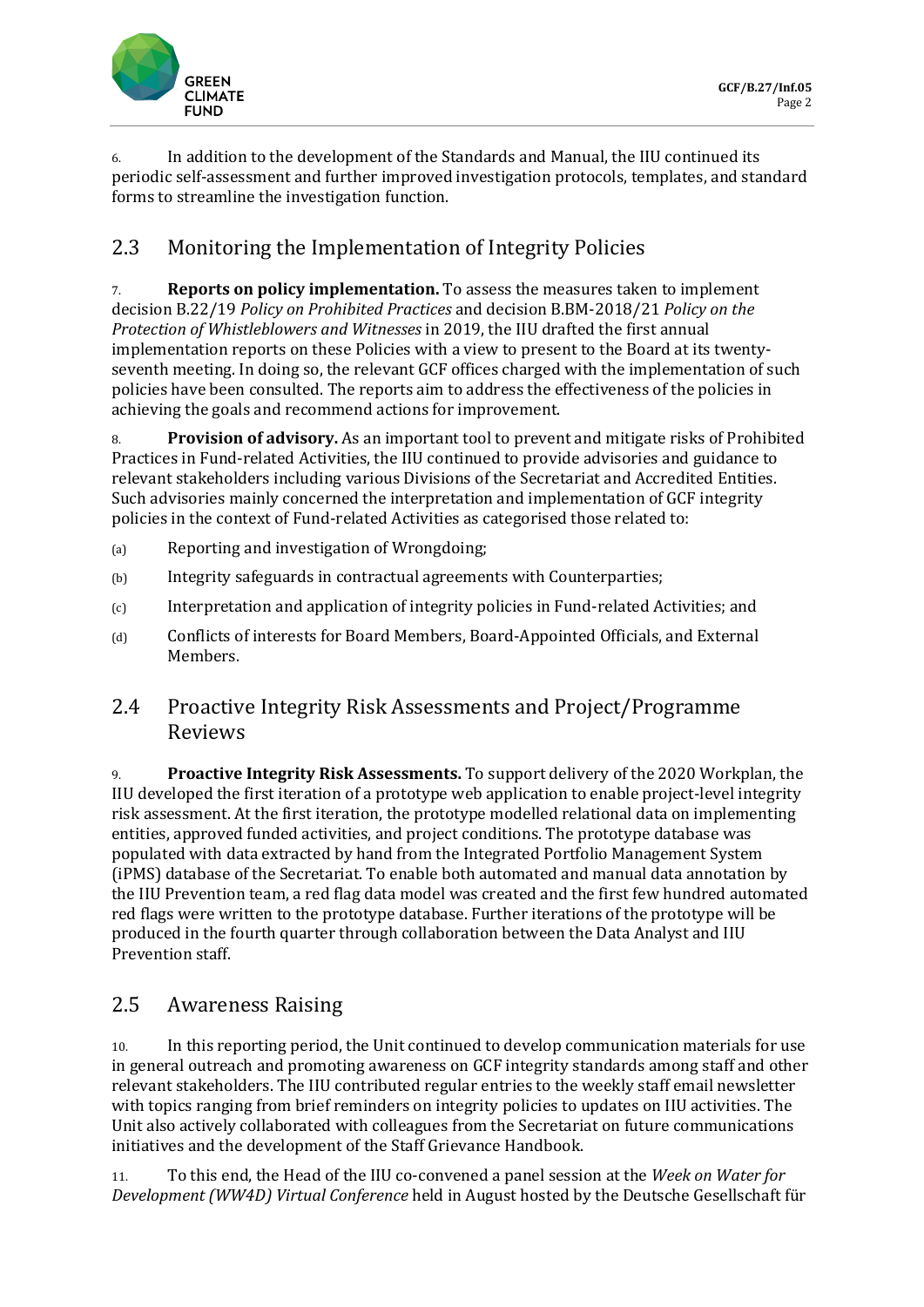

Internationale Zusammenarbeit (GIZ). The session discussed integrity readiness and challenges in climate finance with a focus on the water sector. Representatives from the Water Integrity Network (WIN) and the Central American Bank for Economic Integration (CABEI) were also present, and over 30 participants attended the forum as part of the five-day event.

12. **Engaging with Accredited Entities.** Continuing from the previous quarter, the IIU led the conclusion of Memoranda of Understanding (MoUs) with three Accredited Entities: Fondo Mexicano para la Conservación de la Naturaleza A.C. (Mexico), Landbank of the Philippines (Philippines), and National Rural Support Programme (Pakistan). An additional 23 Accredited Entities are in the late stages of MoU consultations, which are expected to conclude in the final quarter of the year.

# 2.6 Investigation Activities

13. **Case Management System.** The IIU continued the procurement process for a robust and secure case management system (CMS) to support the investigation function of the Unit. The CMS integrates a complaints intake function and will serve as the primary platform of the IIU to manage the investigations process including but not limited to complaint registration, eligibility check, case assignment, evidence tracking, case reviews/approval, and case referrals. The system's analytic capabilities and flexible reporting dashboard will also allow for improved efficiencies by providing real-time access to case data and pertinent performance indicators. Working in partnership with the Procurement team, the Independent Redress Mechanism, and Information and Communications Technology team, the IIU commenced an evaluation of bids submitted by various service providers. It is expected to complete the procurement process and begin an implementation of the CMS by the end of 2020.

14. The IIU registered 9 new cases during the reporting period, taking the total for the year to 26 cases as presented in Table 1 below. Four new cases involved allegations of staff misconduct, one alleged a project-related integrity violation, and the other four were nonintegrity violations. These cases are currently under preliminary review.

15. The IIU closed eight cases during the reporting period. Three cases were determined to be unsubstantiated after preliminary reviews while other five cases were transitioned to full investigations and were substantiated. Among these five cases which warranted full investigations:

- (a) Two cases related to allegations of sexual harassment against a GCF staff member. The IIU substantiated that the GCF staff member engaged in multiple serious misconduct and recommended to the relevant decision-making authorities to initiate disciplinary proceedings as required per the *Administrative Guidelines on Human Resources*; and
- (b) Three cases related to allegations of various forms of persistent and recurrent harassment against a GCF staff member which were also substantiated. As a result, appropriate recommendations to initiate disciplinary proceedings were submitted to the relevant decision-making authorities.

| <b>Type of Cases</b>              | 2018 | 2019 | 2020 |
|-----------------------------------|------|------|------|
| Project-related<br><b>Reports</b> | C    |      |      |
| Fraud                             |      |      |      |

### **Table 1. Count of Cases Opened by Type**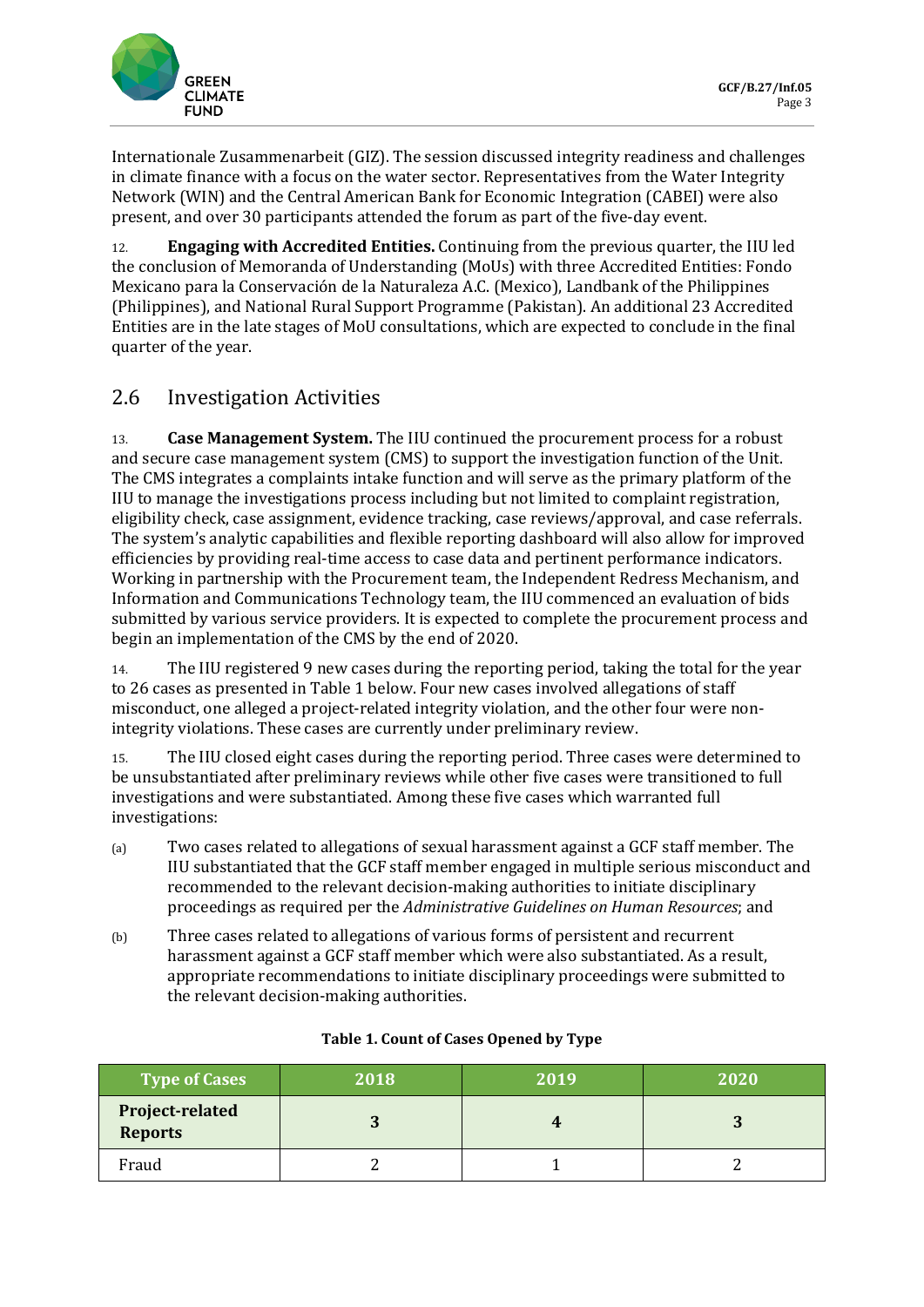

| <b>Type of Cases</b>                                   | 2018           | 2019           | 2020           |
|--------------------------------------------------------|----------------|----------------|----------------|
| Corruption                                             | $\mathbf{1}$   | 2              | $\mathbf{1}$   |
| Collusion                                              | $\mathbf{0}$   | 1              | $\mathbf{0}$   |
| <b>Staff Misconduct</b>                                | 15             | 24             | 14             |
| Abuse*                                                 | $\overline{4}$ | 9              | 1              |
| <b>SEAH</b>                                            | $\mathbf{1}$   | $\overline{2}$ | $\overline{2}$ |
| Harassment                                             | $\overline{4}$ | 6              | 8              |
| Fraud                                                  | $\mathbf{0}$   | 1              | 1              |
| Collusion                                              | $\mathbf{0}$   | 1              | $\Omega$       |
| Retaliation against<br>Whistleblowers and<br>Witnesses | 1              | 1              | 1              |
| <b>Conflict of Interest</b>                            | 5              | $\overline{4}$ | 1              |
| Non-integrity<br><b>Violation</b>                      | 3              | 12             | 9              |
| <b>TOTALS</b>                                          | 21             | 40             | 26             |

*\*Including cases related to abuse of power and authority*

16. Over the current reporting period, the IIU has engaged with GCF staff on reported matters unrelated to integrity violations. In the absence of an effective organisational grievance mechanism, the IIU became the default outlet for staff members seeking remedy for management, performance, and other issues that fall outside the Unit's jurisdiction. In those other areas within the purview of the IIU, the Unit has and continues to engage with current, departing, and former GCF staff to move these cases forward.

17. The limited opportunities for staff members to seek redress and other considerations ultimately led to public media articles highlighting these issues. Notably and at the very early stages even before the media attention, the IIU undertook active investigations and provided recommendations to the Ethics and Audit Committee. The GCF has since instituted numerous measures to address staff concerns and implemented a fuller grievance mechanism.

### **2.6.1. Upscaling of Investigations**

18. **Benchmarking Performance of Similar Offices at Peer Institutions.** As indicated in the annual reports of the IIU, the GCF saw a spike in reported misconduct cases between 2018 and 2019. With increased awareness and effective implementation of GCF integrity policies and proactive initiatives, the IIU anticipated an overall increase in reported cases. Similarly, increased disbursement is inextricably linked to an increase in reported cases. These relationships are evident in a comparative study of peer institutions that benchmarked disbursements versus complaints received between 2007 to 2019. This upward trend is illustrated in Figure 1 below.

19. The Asian Development Bank (ADB) for instance took between 20 and 32 complaints per billion USD in disbursements every year for 12 straight years. Similarly, the Global Fund also reflects this upward trajectory. Notably, in 2018, both organisations started separate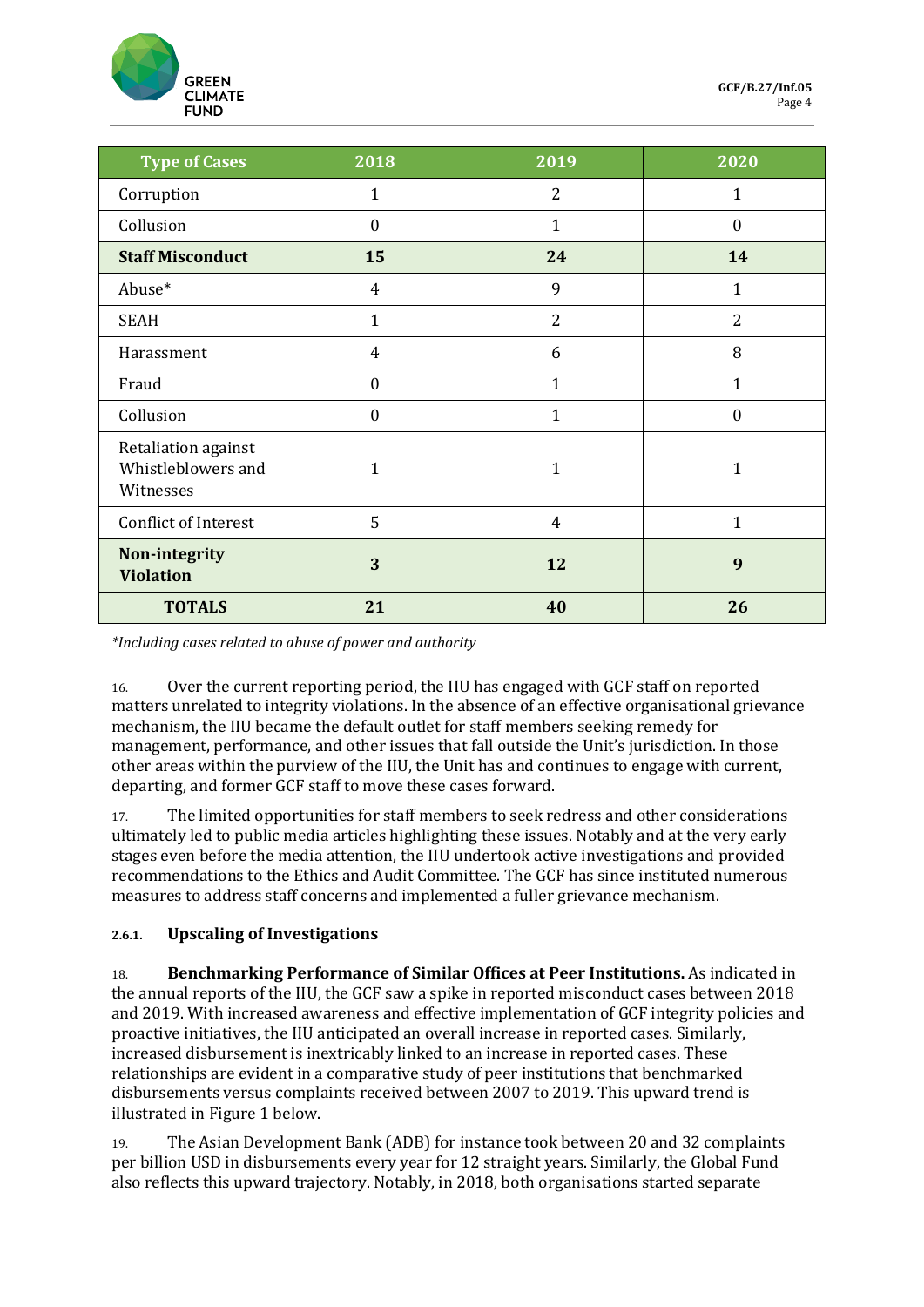

workplace complaints units and promoted them to staff. The reflected increase in that and in subsequent years suggests that increased awareness and visibility leads to increased complaints as it provides an avenue for remedy. A Global Fund integrity report suggests that the rises in their complaints received can be attributed to "a culture of speaking out" which transpired because of its awareness raising activities.



*Figure 1. Comparative Analysis of Annual Disbursements vs Complaints Received*

20. In late 2019 and early 2020, the IIU onboarded two additional senior staff who complemented the investigative function, and whose entry has marked increased efficiency gains in the conduct of its investigations as demonstrated in the succeeding sections of this document. However, the IIU anticipates that as it becomes increasingly effective in the execution of its awareness raising and prevention mandates, the GCF can expect to see an increase in cases as observed by the benchmarked international organisations and as illustrated in Figure 1 above.

21. While currently operating optimally and within similar parameters of peer institutions, a surge in cases may tip the balance and affect the ability of the IIU to expediently respond to the anticipated growth in reported cases. The potential outcomes could mean delays in processing of complaints, increased lead times in the conduct of investigations, disenchantment with GCF remedial mechanisms, and the heightened risk of adverse reputational, legal, and/or fiscal damage.

22. The IIU expects that if recruitment of necessary staff is further delayed, there will be significant reliance on external resources to address the increase in cases and the need for investigative capacity. To mitigate the stated effects, this reliance on external resources could have a concomitant budgetary implication that may belie the intended upfront savings.

### **2.6.2. Comparative Analysis**

23. The IIU has undertaken a comparative study to benchmark its performance commensurate with those of other international peer institutions: the World Bank, the Asian Development Bank, and the Global Fund. The data was derived from publicly available reports published by the respective institutions.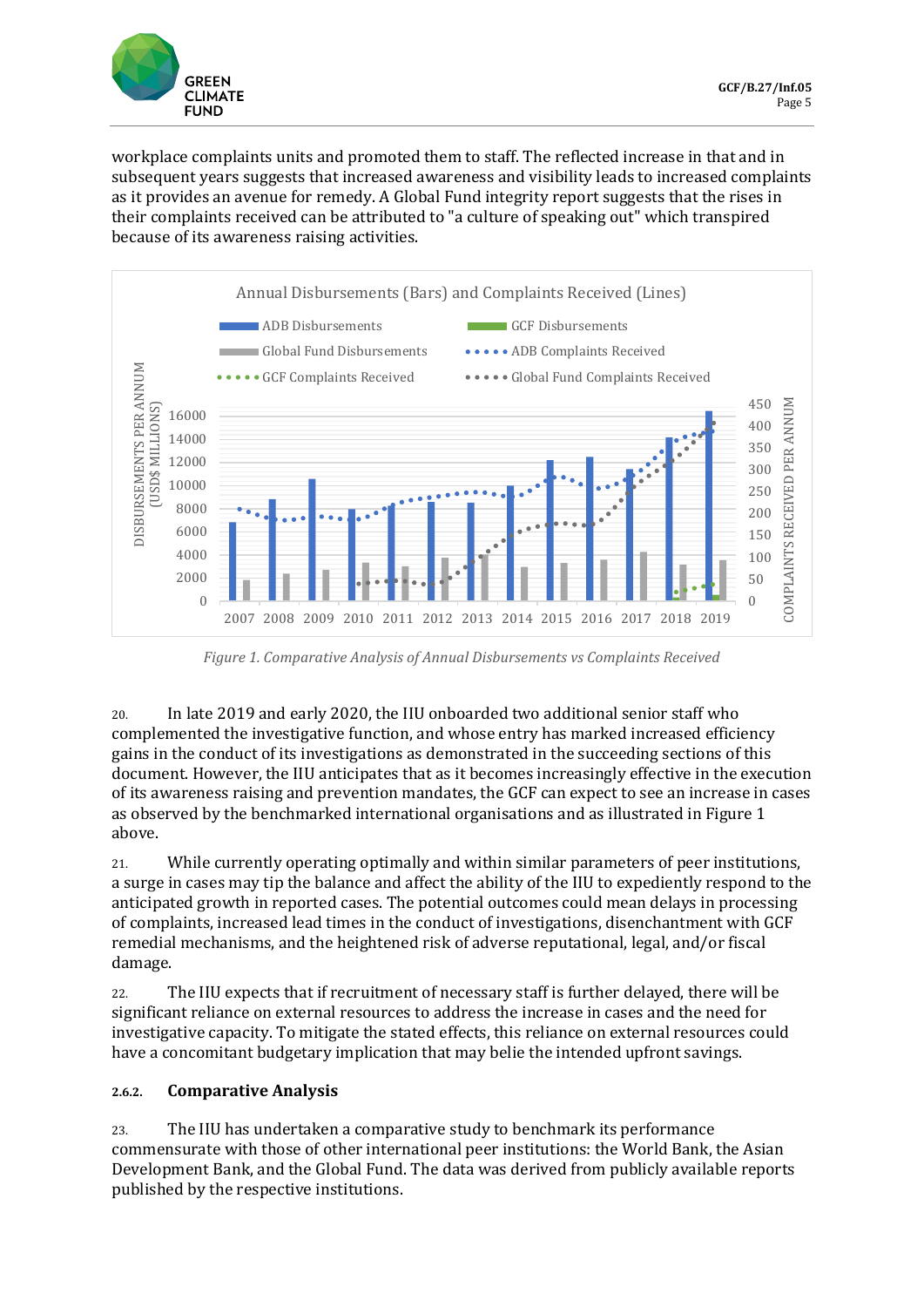

24. Figures 2 and 3 below show the actual aggregate complaints received in 2018 and 2019, respectively. To reflect an equitable comparison, the IIU normalised the data to show complaints per hundred employees. This data is represented in Figure 4 further below. Notably, at 7.2 and 12.5 complaints per hundred employees, the normalised data reflects that in terms of totality of complaints received, the IIU is well within range of similar institutions.



*Figure 2. Aggregate Complaints Received in 2018*



*Figure 3. Aggregate Complaints in 2019*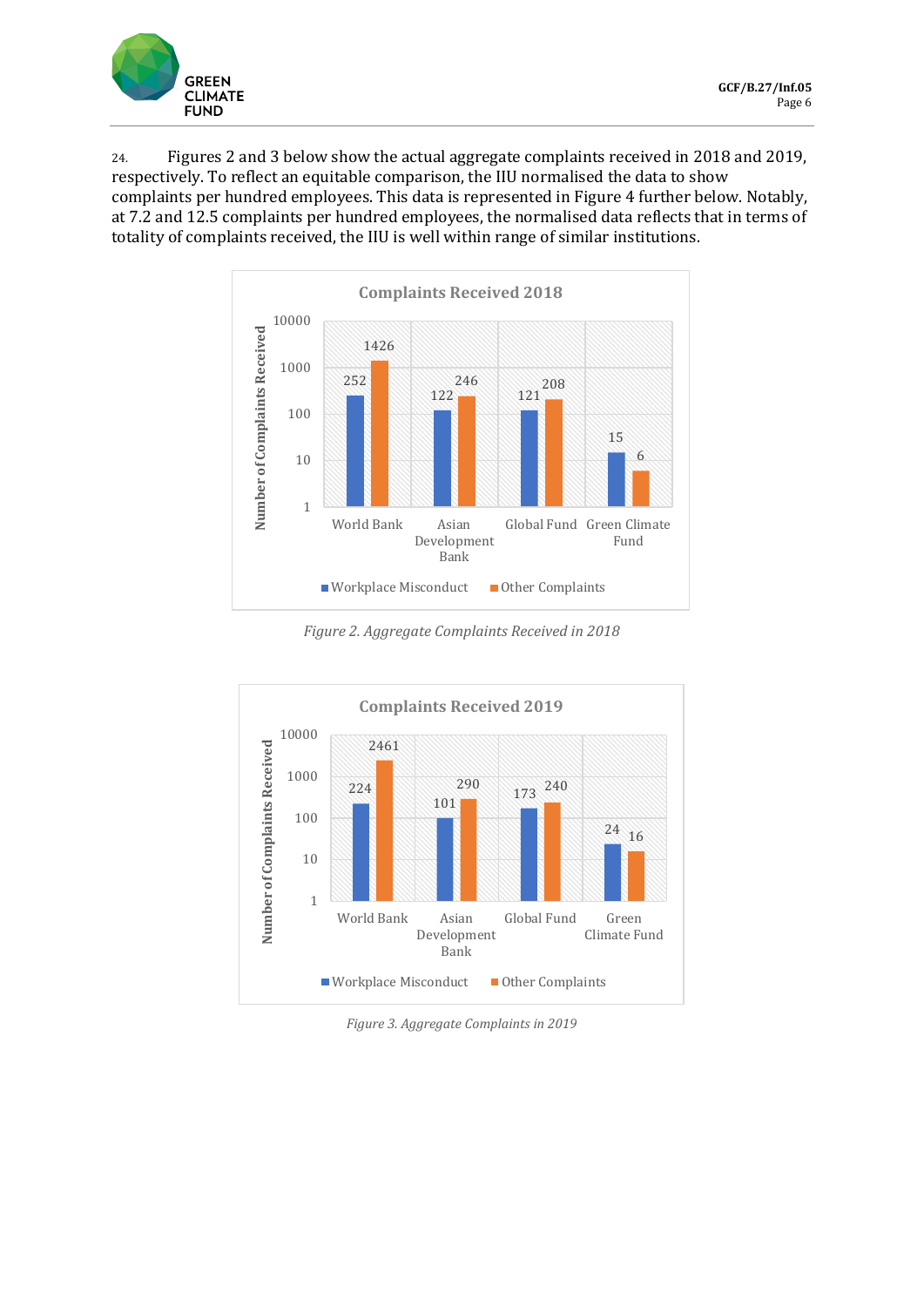



*Figure 4. Complaints Received per Hundred Employees*

25. Figures 5 and 6 below depict actual and normalised workplace misconduct complaints received in 2018 and 2019. Comparatively, the workplace misconduct complaints per hundred employees show that the IIU has indeed received a greater number of misconduct complaints at 5.1 and 7.5, compared to 3.6 and 2.8 of the Asian Development Bank and 2.1 and 1.8 of the World Bank. In 2018, this represents 29 per cent and 59 per cent higher than the Asian Development Bank and the World Bank, respectively. In 2019, the numbers jumped to 63 per cent and 76 per cent, respectively. Not surprisingly, however, is that the more established institutions with better entrenched internal grievance mechanisms reflect lower numbers.



*Figure 5. Workplace Misconduct Complaints Received*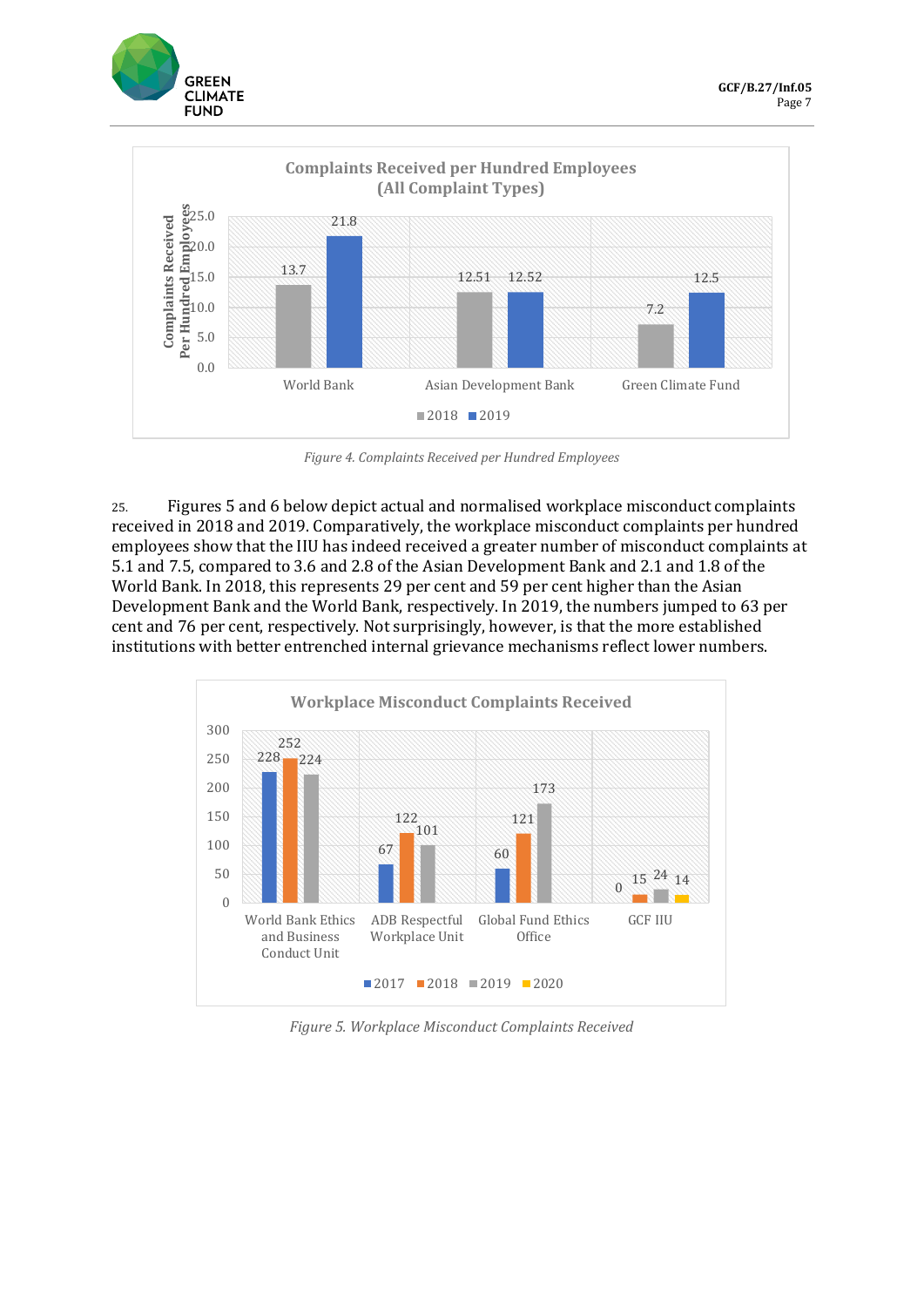



*Figure 6. Workplace Complaints Received per Hundred Employees*

26. The IIU also benchmarked the complaint substantiation rates per investigative office and the average complaint resolution time in days. Figure 7 below shows the substantiation rates. Notably, the higher substantiation rates are those investigations conducted into integrity violation in funded activities.



*Figure 7. Complaint Substantiation Rates per Office*

27. Between 2018 and 2019, the IIU did not engage in any project investigations, and therefore only reflects the misconduct substantiation rate of 4.8 per cent, which falls within range of those investigative offices engaging in misconduct investigations. In terms of complaint resolution times (see Figure 8 below), the IIU appears to have fared well owing to onboarding of staff. The Unit cut the number of days by 55 per cent from 373 in 2018 to 168 in 2019. Comparatively, the World Bank resolution days dropped 26 per cent from 227 in 2018 and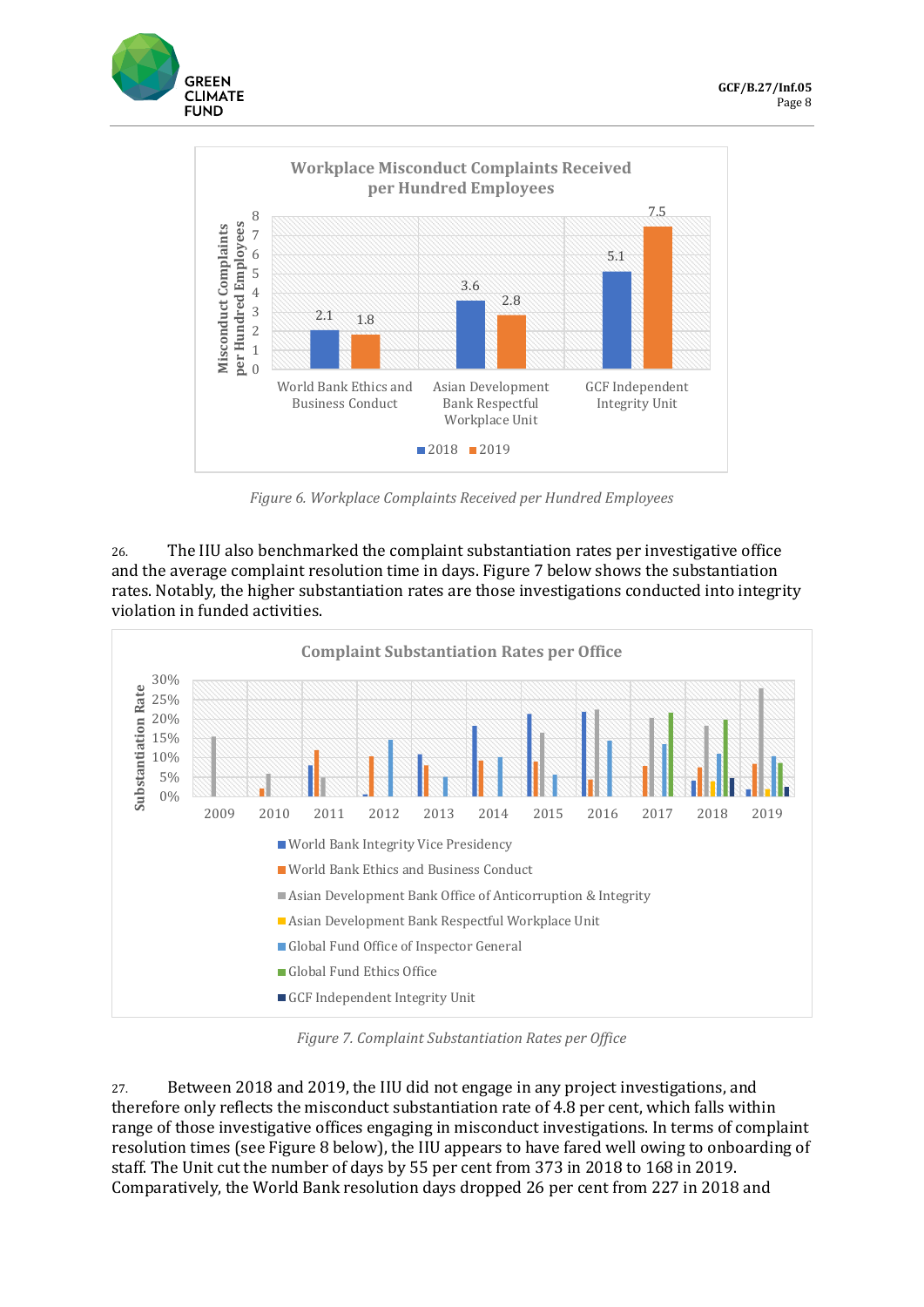

down to 175 in 2019. The IIU did not find resolution time data for the Asian Development Bank and the Global Fund. The IIU has included the European Anti-Fraud Office (OLAF) comparator as they reflect timeframes for those more complex project investigations. Where data is available for offices at peer institutions across the United Nations system, such data (see Figure 9 below) show that investigation durations at the IIU are comparable to investigation durations at peer offices within the UN system.



*Figure 8. Average Complaint Resolution Time (Days)*



*Figure 9. Average Complaint Resolution Time within the UN System (Days)*

28. It is important to note that these figures reflect performance based on the current caseloads and investigative resources. The efficiency gains are a direct result of increased staffing capacity over the indicated periods. However, once the number of cases increase,